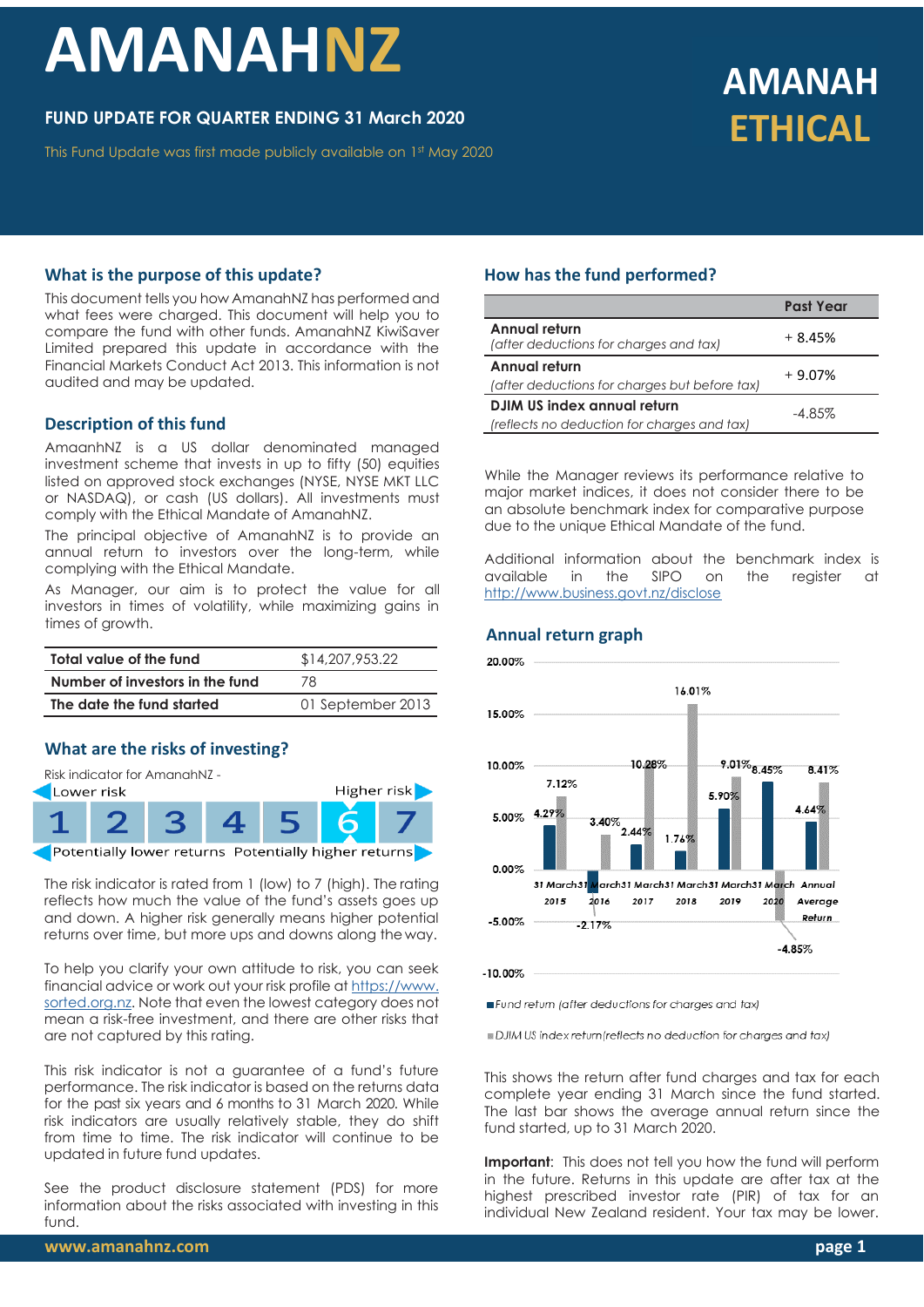#### **What fees are investors charged?**

Investors in AmanahNZ are charged fund charges. In the year to 31 March 2019, these were:

|                                                       | % of net asset<br>value |
|-------------------------------------------------------|-------------------------|
| <b>Total fund charges</b>                             | 1.83%                   |
| Which are made up of:                                 |                         |
| <b>Total management and administration</b><br>charges | 1.46%                   |
| Including:                                            |                         |
| Manager's basic fee                                   | 1.46%                   |
| Other management and<br>administration charges*       | 0.22%                   |
| Total performance-based fees*                         | 0.14%                   |

#### **Example of how this applies to an investor**

Small differences in fees and charges can have a big impact on your investment over the long term.

Imran had \$10,000 in the fund at the start of the year and did not make any further contributions. At the end of the period, Imran made a profit after fund charges were deducted of \$907.00. (that is 9.07% of his initial \$10,000). Imran did not pay any other charges. This gives Imran a total return of \$907.00 for the year.

Investors may also be charged individual action fees for specific actions or decisions (for example, for withdrawing from or switching funds). See the PDS for AmanahNZ on the offer register at <http://www.business.govt.nz/disclose> for more information about those fees.

*\*The performance-based fees and other management and administration charges are estimates, based on historical costs. Please refer to note 1 at the end of this Fund Update for more information on how fees are charged.*

#### **What does the fund invest in?**

#### **Actual investment mix**

This shows the types of assets that the fund invests in -



#### **Target investment mix**

This shows the mix of assets that the fund generally intends to invest in -

|                              | % of net asset<br>value |
|------------------------------|-------------------------|
| Cash and cash equivalents    | 20.00%                  |
| New Zealand fixed interest   | 0.00%                   |
| International fixed interest | 0.00%                   |
| Australasian equities        | $0.00\%$                |
| International equities       | 80.00%                  |
| Listed property              | 0.00%                   |
| Unlisted property            | 0.00%                   |
| Commodities                  | 0.00%                   |
| Other                        | 0.00%                   |
|                              |                         |

#### **Top 10 investments**

| <b>Name</b>                          | % of net asset<br>value of the fund | <b>Type</b>               | Country              | <b>Credit rating (if</b><br>applicable) |
|--------------------------------------|-------------------------------------|---------------------------|----------------------|-----------------------------------------|
| 1. Cash Deposit (USD) - ASB Bank     | 67.09%                              | Cash and cash equivalents | New Zealand          |                                         |
| 2. Tyler Technologies, Inc.          | 5.62%                               | International equities    | United States        |                                         |
| 3. Microsoft Corporation             | 4.72%                               | International equities    | United States        |                                         |
| 4. Church & Dwight Company, Inc.     | 3.33%                               | International equities    | United States        |                                         |
| 5. Eli Lilly and Company             | 3.30%                               | International equities    | United States        |                                         |
| 6. Stryker Corporation               | 2.63%                               | International equities    | United States        |                                         |
| 7. Merck & Company, Inc.             | 2.55%                               | International equities    | United States        |                                         |
| 8. Procter & Gamble Company<br>(The) | 2.51%                               | International equities    | <b>United States</b> |                                         |
| 9. Pfizer, Inc.                      | 2.35%                               | International equities    | United States        |                                         |
| 10. AMN Healthcare Services Inc.     | .63%                                | International equities    | United States        |                                         |

**[www.amanahnz.com](http://www.amanahnz.com/) page 2** The top 10 investments make up 95.73% of the fund.